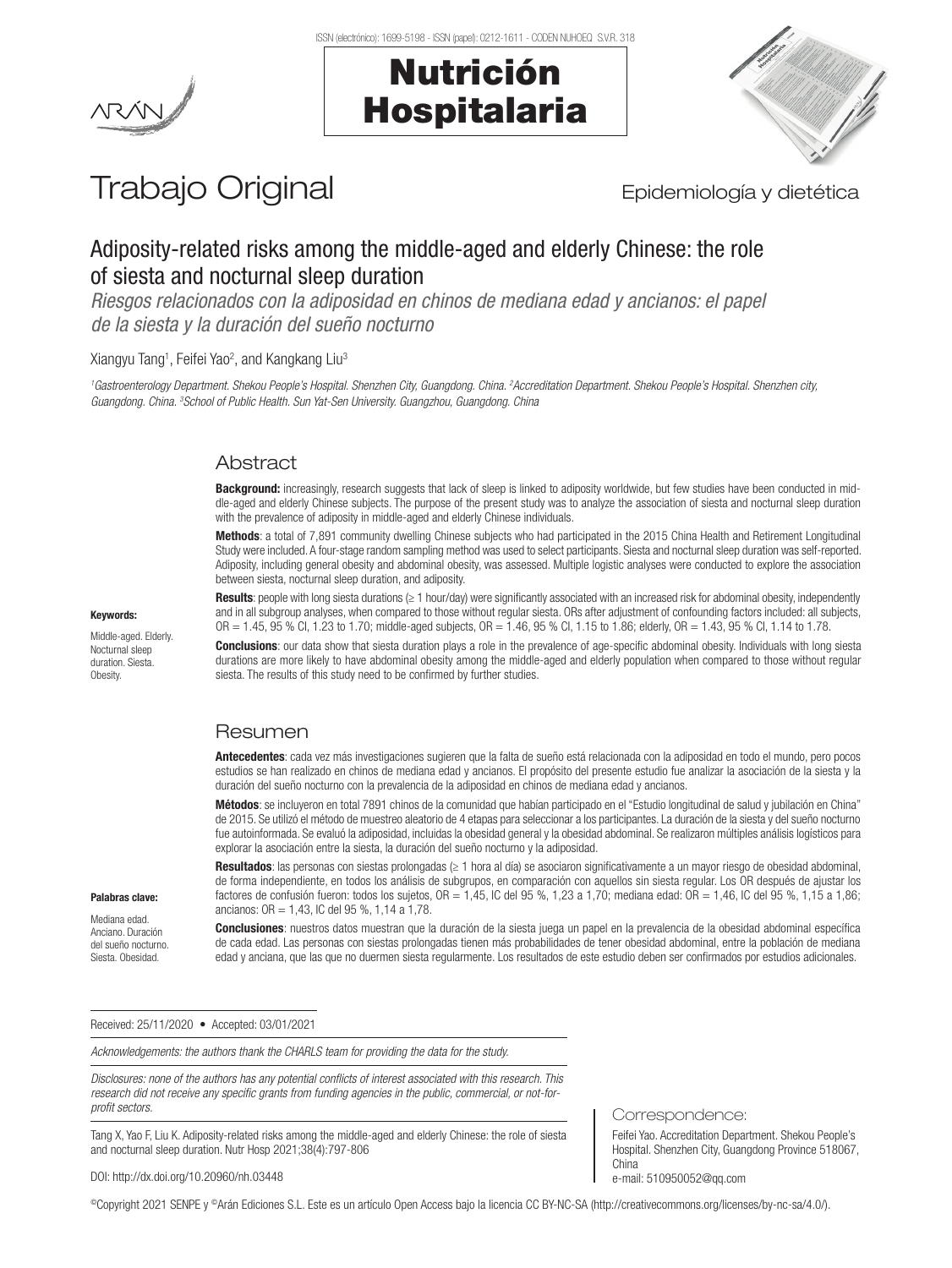# **INTRODUCTION**

Worldwide, the prevalence of obesity and overweight has doubled since 1980, and nearly one third of the world's population is classified as overweight or obese (1). Several researchers assembled data from 195 countries, which showed that obesity was intimately associated with dyslipidemia and many chronic non-communicable diseases (such as chronic kidney disease, cardiovascular disease, type-2 diabetes, etc.), reduces life expectancy (2,3), and leads to increasing medical costs (4). The prevalence of overweight, general obesity, and abdominal obesity significantly increased among Chinese adults from 1989 to 2011 (5). During the period from 1993 to 2011 the prevalence of abdominal obesity was approximately doubled (from 20.4 % to 44.0 %), and this increasing trend was also significant in both genders (6). Mild obesity was associated with the loss of one in ten, and severe obesity with the loss of one in four potential disease-free years during middle and late adulthood (7). Obesity may be far more common and requires more urgent attention. Overweight has become an important public health problem in China (8). It is urgent to develop national strategies for the prevention of obesity.

Many studies have shown that adiposity is related to dietary patterns, diet quality, physical activity, sedentariness, genetics, lifestyle interactions, and sleep (9,10). Increasingly, research suggests that lack of sleep is linked to adiposity worldwide. A few studies conducted in China indicated that sleep duration plays a role in adiposity (11,12). As far as we know, most of them focused on children and adolescents, or were limited to a specific population. Few studies were conducted in the middle-aged and elderly population groups, who have a greater risk of adiposity and sleep disorders.

The aim of this research was to find the relationship of siesta duration, nocturnal sleep duration, and adiposity among the middle-aged and elderly Chinese based on the data of the China Health and Retirement Longitudinal Study (CHARLS, 2015), and to provide evidence for healthy sleep interventions to help combat the epidemic of adiposity.

#### MATERIAL AND METHODS

#### STUDY DESIGN

The data for this research were taken from the China Health and Retirement Longitudinal Study (CHARLS), which had collected them in 2015. A four-stage random sampling method was used for selecting participants. In the first stage, 150 county-level units were randomly chosen with a probability proportional to size (PPS) sampling technique from a sampling frame containing all county-level units with the exception of Tibet. The sample was stratified by region, rural/urban status, and per capita statistics on gross domestic product. In the second stage, three primary sampling units (PSU) were selected in each county with the PPS sampling technique. In the third stage, all of the households in each selected PSU were mapped, and 24 households were randomly selected from among all households within each PSU. Finally, for each selected household, one resident aged  $\geq$  45 years was randomly selected as a participant in the survey (13). The survey started in 2011 and was conducted every 2 years—3 surveys have been carried out so far, covering 28 provinces, 150 counties, and 450 villages of mainland China. Other details were described elsewhere (14). Ethics approval was not applicable for this study as it is an analysis of secondary data. Every subject signed an informed consent form for participating in the original survey. For more information, please refer to the web page "www.g2aging.org."

#### PARTICIPANTS

A total of 20,284 respondents were successfully interviewed in the 2015 wave. The inclusion criteria were as follows: age  $\geq 45$ , and age, height, weight, and waist circumference (WC) measurements available. Exclusion criteria included: missing or unbelievable outlying data (e.g., weight  $> 200$  kg or height  $> 3.0$  m), and failure to fully comply with measurement standards (e.g., wearing shoes when measuring height, wearing bulky clothes when measuring WC); having been previously diagnosed with a malignant tumor; receiving psychiatric or psychological treatment, taking antidepressants, or taking tranquilizers or sleeping pills; having ever undergone a major accidental injury; having received medical treatment and/or having been ill in the previous month, which could have impacted sleep duration. At last, 7,891 respondents were included in the study.

#### MEASURES

#### Sociodemographic characteristics

Gender was categorized as male or female. Age was calculated by deduction from birth date to 2015. Middle-aged was defined as 45-60 years old, and elderly was defined as 60 years and above (15). Marital status was divided into 2 groups: married (married with spouse present, married but not living with spouse temporarily for reasons such as work, cohabitation), single (separated, divorced, widowed, never married). Medical insurance was divided into 2 groups: having medical insurance (urban employee medical insurance, urban resident medical insurance, government medical insurance, urban unemployed person's health insurance, private medical insurance purchased by work unit, private medical insurance purchased by individual, rural resident medical insurance, new cooperative medical insurance, urban and rural resident medical insurance, medical aid and other medical insurance), and no medical insurance. Participant education level (including adult education) was divided into 4 groups: illiterate (never undergone formal education), primary (did not finish primary school; sishu/home school; elementary school), secondary (middle school; high school; vocational school), college or high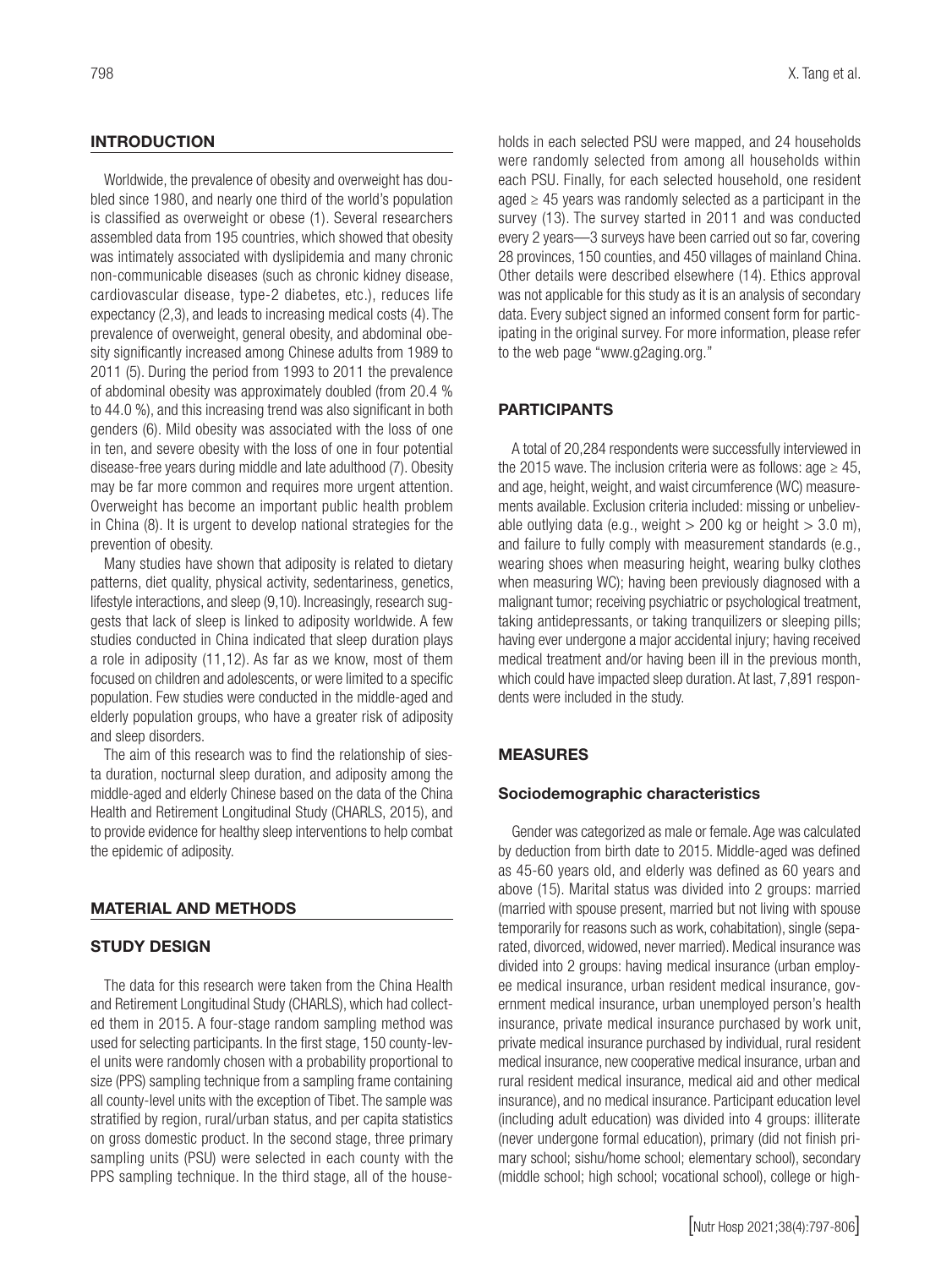er (two-/three-year college/associate degree; four-year college/ bachelor's degree; master's degree; doctoral degree/Ph.D., and above). Hukou refers to a legal document produced by the Chinese administrative agency in charge of household administration. It was used to record and retain basic information on the family population. It was categorized as agricultural and non-agricultural hukou. Most of the non-agricultural household population lives in the city and works in public institutions, factories, and other workplaces. They enjoy the convenience of the city. The agricultural household population primarily lives in villages and is mostly engaged in labor-intensive industries. The income of urban residents is significantly higher than that of rural residents (16). According the last main job respondents had, their job status was divided into 4 groups: agriculture work, employee (governments, institutions, firms, non-governmental organizations), retirement, and other.

Weight was measured to the nearest 0.1 kg by one of the investigators using a calibrated weight scale (Omron TMHN-286 Scale; Krill Technology (Yangzhou) Co., Ltd.), and all investigators had undergone systematic training. Height was measured to the nearest 0.1 cm using a stadiometer (Seca TM 213 Stadiometer; China Seca(Hangzhou) Co., Ltd.) without shoes (17). WC was measured using a soft measuring tape around the waist, at the level of the umbilicus, at the end of exhalation. The participants had to wear light clothes when their weight and WC were measured (1). Weight, height, and WC were measured once.

# Adiposity

General obesity was defined as a body mass index (BMI) ≥ 27.5 (kg/m<sup>2</sup>), according to WHO recommendations for Chinese individuals (18). BMI was calculated as weight in kilograms divided by height in meters squared (kg/m<sup>2</sup>).

Abdominal obesity was defined as a WC  $\geq$  90 cm for men, and ≥ 80 cm for women, according to the International Diabetes Federation cutoffs for the Chinese (19).

# Sleeping behavior

Participants were asked to recall their sleep duration and behaviors during the previous month. Nocturnal sleep duration was divided into 3 groups: < 7 hours/night, ≥ 7 hours/night and ≤ 9 hours/night, > 9 hours/night, based on the participant's response to 'During the past month, how many hours of actual sleep did you get at night (average hours for one night)?'. Participants with nocturnal sleep for < 7 hours/night were classified as with short nocturnal sleep duration. Those who slept for  $> 9$  hours/night were classified as with long nocturnal sleep duration. Sleeping for 7-9 hours/night was considered an 'average sleep duration'. The classification of nocturnal sleep duration was based on current recommendations for adults (20,21). The duration of regular siesta was divided into 3 groups: having no regular siesta habit, short siesta duration (< 1 hour/day), long siesta duration ( $\geq$  1 hour), based on the participant's response to 'During the past month, how long did you take a nap after lunch?'.

How often was a respondent's sleep restless during a week was asked, and answers were divided into 3 groups: rarely or never (< 1 day), sometimes or a few times (1-2 days), occasionally or a moderate number of times (3-4 days). This question partly reflects the quality of the participants' sleep.

# Health behavior

Respondents were asked, 'I would like to ask whether you have or had the habit of smoking cigarettes/smoking a pipe/chewing tobacco, now or in the past. By smoking we mean smoking more than 100 cigarettes in your life'. Their smoking status was divided into 3 groups: non-smoker, ex-smoker, and active smoker. Respondents were also asked, 'Did you drink any alcoholic beverage such as beer, wine, or liquor during the past year? How often?'. Their drinking status was divided into 3 groups: non-drinker, ex-drinker, and drinker ( $\geq 1$  drink per month).

#### Health status

Impaired physical function was defined as failure to finish any of the following activities independently: jogging, walking 1 km, walking 100 meters, getting up from a chair after sitting for a long period, climbing several flights of stairs without resting, stooping, kneeling or crouching, extending arms above shoulder level, lifting or carrying weights over 10 jin (5 kg), picking up a small coin from a table, dressing, bathing or showering, eating, getting into or out of bed, using the toilet, controlling urination and defecation, doing household chores, preparing hot meals, shopping for groceries, making phone calls, taking medications, managing own money.

Participants' depressive symptoms were assessed according to the Center for Epidemiological Studies Depression Scale (CES-D-10), based on participant responses to the question, 'The 10 items below refer to how you have felt and behaved during the last week. Choose the appropriate response'. The CES-D10 questionnaire contains 10 items with a 4-point scale:  $0 =$  rarely or never  $(< 1 \text{ day})$ ;  $1 =$  sometimes or a few times (1-2 days);  $2 =$  occasionally or a moderate number of times (3-4 days); and  $3 =$  most or all of the time (5-7 days). Each item score was summed up to generate the total CES-D10 score, which ranges from 0 to 30. A cutoff total score above 10 was defined as indicative of significant depressive symptoms (17).

Participants with a blood glucose concentration  $\geq 126$  mg/dL or currently taking antidiabetic drugs were defined as diabetic.

Blood pressure was measured 3 times by trained staff using calibrated automated manometers (Omron HEM-7200 Monitor), with the subjects at rest in a chair, with their arm at the same height as their heart.

An average of 3 readings of systolic (SBP) and diastolic blood pressure (DBP) was calculated to evaluate hypertension status.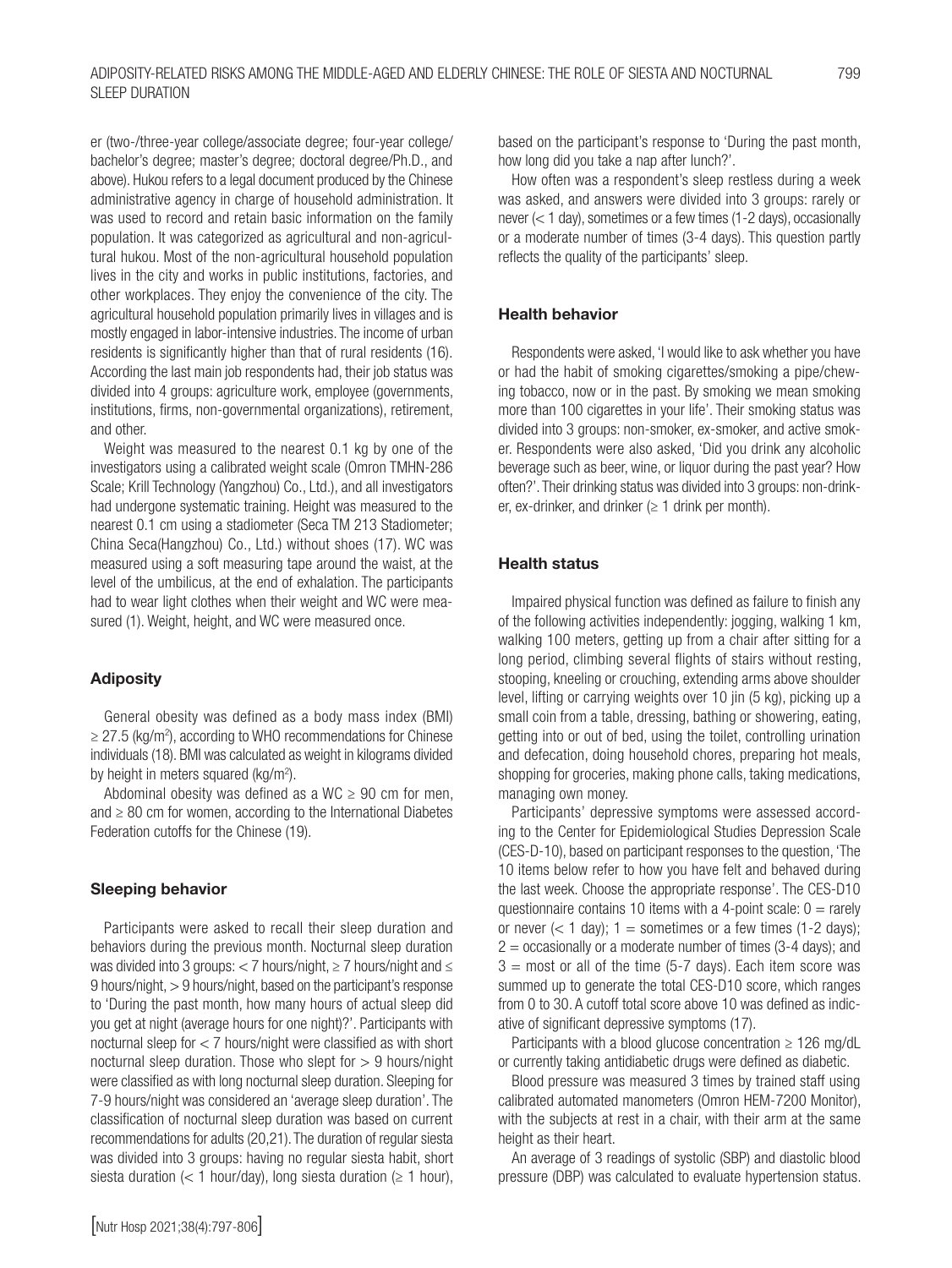Hypertension was defined as having been previously diagnosed with hypertension, being currently on treatment with antihypertensive medicines, or having a mean SBP  $\geq$  140 mmHg and/or  $DBP \geq 90$  mmHq.

#### Household information

A sedentary lifestyle directly affects calorie metabolism, and car owners may prefer to drive instead of walk, which means that they may burn fewer calories in their commute. Therefore, we categorized travelling mode based on whether the respondent had a car, and whether the building they were currently living in had an elevator, all of which was self-reported.

# STATISTICAL ANALYSIS

All analyses were done using the statistical software IBM SPSS22 (SPSS, version 22.0, IBM Corporation, New York, NY, USA). P-values below 5 % were considered statistically significant. Data are presented as median and quartile for non-normally distributed continuous variables, and as numbers (percentage) for categorical variables. Differences in baseline characteristics between subgroups were examined using the Mann-Whitney U-test and the chi-squared test according to data distribution. Age was used as a continuous variable when analyzing the data. Multiple logistic regression analyses were carried out to detect association between variables and the primary outcome variable. Three logistic models, adjusted for different factors, were used to detect association between sleep duration and adiposity. Odds ratios (OR) and 95 % confidence intervals (CI) were calculated. ORs in model 1 were adjusted for sociodemographics (age, gender, marital status, level of education, job status, insurance, and hukou status). Model 2 included the adjusted factors in model 1 plus health status (functional limitation, depression, hypertension, diabetes, frequency of restless sleeping). Model 3, in turn, included the adjusted factors in model 2 plus health behaviors (smoking status, drinking habit, house has elevator, automobile traveler). Subjects with 5-9 hours of nocturnal sleep duration, without siesta habits, were considered as references during logistic analyses. Adjustments for the complex survey design and survey non-responses, post-stratification adjustment to match the total population, individual response adjustments, and blood samples were used in the weighted analysis.

#### **RESULTS**

#### DEMOGRAPHIC CHARACTERISTICS

Demographic and lifestyle characteristics, health status, sleep duration, and the prevalence of adiposity in study participants (middle-aged and elderly) are provided in table I.

Of the 7,891 respondents, 49.69 % were middle-aged and 50.31 % were elderly individuals. Middle-aged subjects tended to have a higher BMI (24.34 *versus* 23.34) and WC (87.00 *versus* 86.50), to be more educated (college and above account for 1.81 % *versus* 1.06 %), and to be more commonly married (95.70 % *versus* 81.78 %), current smokers (30.28 % *versus* 29.50 %) and drinkers (29.40 % *versus* 26.19 %) when compared to elderly individuals. The elderly were more likely to have hypertension (35.99 % *versus* 21.62 %), diabetes (11.65 % *versus* 7.32 %), functional limitations (9.61 % *versus* 2.72 %), and either longer (5.93 % *versus* 4.66 %) or shorter (44.07 % *versus* 41.34 %) nocturnal sleep durations when compared to the middle-aged group.

# PREVALENCE OF GENERAL OBESITY AND ABDOMINAL OBESITY

We calculated the prevalence of general obesity and abdominal obesity by age group within each category of sleep duration (Table II). The prevalence of general obesity and abdominal obesity was significantly different across siesta duration groups in all subjects and the middle-aged group ( $p < 0.05$ ). No statistical significance was found for differences in any other subgroup analysis.

# ASSOCIATIONS BETWEEN NOCTURNAL SLEEP DURATION AND RISK OF ADIPOSITY BY AGE

The multivariable-adjusted odds ratios and 95 % CIs for adiposity across categories of nocturnal sleep duration are provided in table III.

We found no significant association between nocturnal sleep duration and general obesity or abdominal obesity in any of the subgroup analyses.

# ASSOCIATIONS BETWEEN SIESTA DURATION AND RISK OF ADIPOSITY BY AGE

When compared to respondents without siesta habits, subjects with long siesta durations ( $\geq$  1 hour) were significantly associated with increased risk of abdominal obesity, independently, in all subgroup analyses. ORs after adjusting for confounding factors were: all subjects,  $OR = 1.45$ , 95 % Cl, 1.23 to 1.70; middle-aged,  $OR = 1.46$ , 95 % Cl, 1.15 to 1.86; elderly,  $OR = 1.43$ , 95 % CI, 1.14 to 1.78).

For all subjects, when compared to respondents without siesta habits, short siesta duration  $(< 1$  hour) was significantly associated with increased risk of abdominal obesity after adjusting for health status factors ( $OR = 1.28$ , 95 % Cl, 1.04 to 1.58), but this association disappeared after adjusting for health behaviors  $(OR = 1.23, 95\% \text{ CI}, 0.99 \text{ to } 1.53)$ . While long siesta duration was significantly associated with increased risk of general obesity in all subjects ( $OR = 1.29$ ,  $95 % CI$ ,  $1.06$  to  $1.58$ ), no such association was observed in the middle-aged or the elderly groups (Table IV).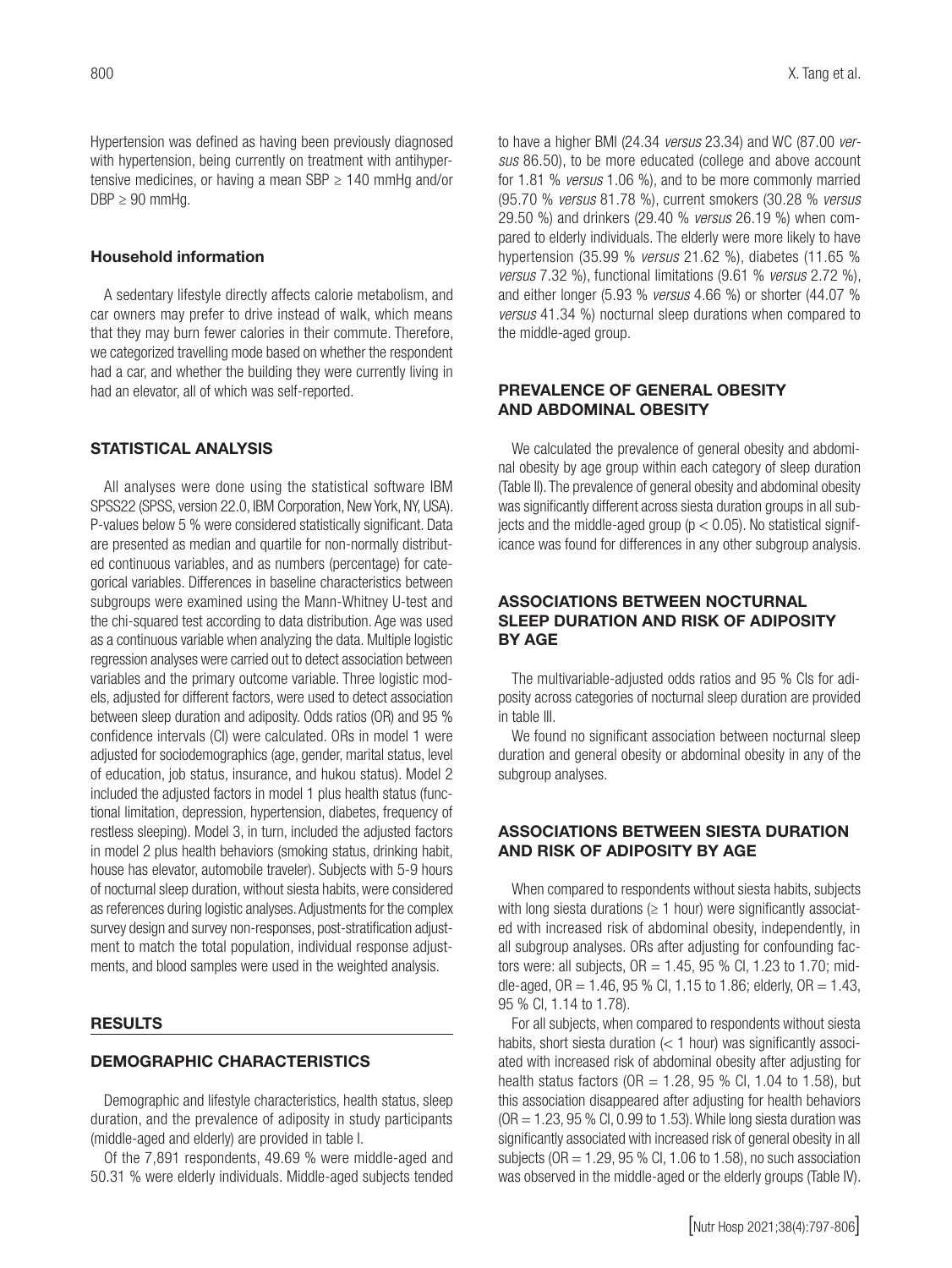| <b>Characteristics</b>                             | Middle-aged |             | Age groups<br><b>Elderly</b> |             | p       |
|----------------------------------------------------|-------------|-------------|------------------------------|-------------|---------|
| Total                                              | 3,903       | 49.69%      | 3,988                        | 50.31 %     |         |
| Abdominal obesity                                  |             |             |                              |             |         |
| <b>No</b>                                          | 1,567       | 40.43 %     | 1,817                        | 44.55 %     | < 0.001 |
| Yes                                                | 2,336       | 59.57 %     | 2,171                        | 55.45 %     |         |
| General obesity                                    |             |             |                              |             |         |
| N <sub>0</sub>                                     | 3,270       | 84.53 %     | 3,561                        | 88.84 %     | < 0.001 |
| Yes                                                | 633         | 15.47 %     | 427                          | 15.16 %     |         |
| Age (years)*<br>(median and quartile)              | 52.00       | 49.00-56.00 | 66.00                        | 63.00-72.00 | < 0.001 |
| WC (cm)*<br>(median and quartile)                  | 87.00       | 80.00-94.00 | 86.50                        | 79.40-93.60 | 0.006   |
| BMI (kg/m <sup>2</sup> )*<br>(median and quartile) | 24.34       | 21.98-26.70 | 23.34                        | 20.91-25.75 | < 0.001 |
| Gender                                             |             |             |                              |             |         |
| Male                                               | 1,903       | 49.06 %     | 2,129                        | 52.87 %     | < 0.001 |
| Female                                             | 2,000       | 50.94 %     | 1,859                        | 47.13 %     |         |
| Marital status                                     |             |             |                              |             |         |
| Married                                            | 3,737       | 95.70 %     | 3,298                        | 81.78%      | < 0.001 |
| Single                                             | 166         | 4.30 %      | 690                          | 18.22 %     |         |
| Education groups                                   |             |             |                              |             |         |
| Illiterate                                         | 433         | 11.11 %     | 1,135                        | 28.43 %     |         |
| Primary                                            | 1,007       | 26.00 %     | 1,700                        | 42.16%      | < 0.001 |
| Secondary                                          | 1,342       | 33.94 %     | 726                          | 18.09 %     |         |
| College or higher                                  | 54          | 1.81 %      | 48                           | 1.06 %      |         |
| Insurance                                          |             |             |                              |             |         |
| N <sub>0</sub>                                     | 293         | 7.26 %      | 341                          | 9.15%       | 0.113   |
| Yes                                                | 3,530       | 89.86 %     | 3,602                        | 89.82 %     |         |
| Smoking                                            |             |             |                              |             |         |
| Smoker                                             | 1,195       | 30.28 %     | 1,210                        | 29.50 %     | < 0.001 |
| Ex-smoker                                          | 367         | 9.15%       | 626                          | 16.13 %     |         |
| Non-smoker                                         | 2,341       | 60.57 %     | 2,150                        | 54.32 %     |         |
| Drinking                                           |             |             |                              |             |         |
| Drinker                                            | 1,158       | 29.40 %     | 1,057                        | 26.19 %     | < 0.001 |
| Non-drinker                                        | 2,191       | 56.24 %     | 2,181                        | 55.14 %     |         |
| Ex-drinker                                         | 550         | 14.26 %     | 748                          | 18.62 %     |         |
| Depression                                         |             |             |                              |             |         |
| No                                                 | 3,052       | 78.28 %     | 2,833                        | 71.29 %     | < 0.001 |
| Yes                                                | 689         | 17.56 %     | 858                          | 21.07%      |         |
| Hukou status                                       |             |             |                              |             |         |
| Agriculture hukou                                  | 2,544       | 64.06 %     | 2,903                        | 77.89 %     | < 0.001 |
| Non-agricultural hukou                             | 538         | 15.26 %     | 822                          | 22.18 %     |         |
| Functional limitation                              |             |             |                              |             |         |
| <b>No</b>                                          | 3,790       | 97.28 %     | 3,609                        | 90.39 %     | < 0.001 |
| Yes                                                | 113         | 2.72 %      | 379                          | 9.61 %      |         |

Table I. Sociodemographic characteristics of the study stratified by age group

*(Continuation in the next page)*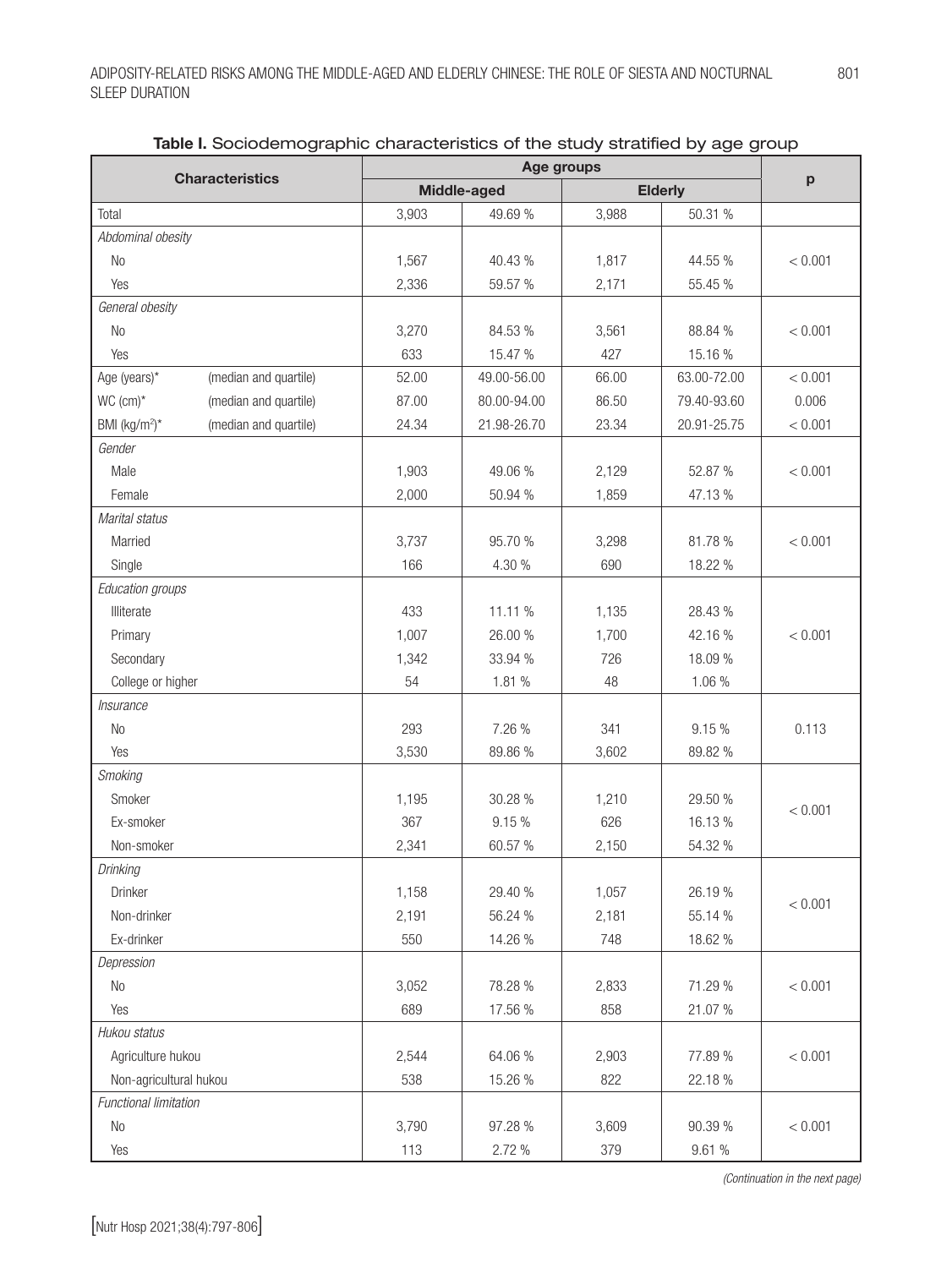| <b>Characteristics</b>                |       | Middle-aged | <b>Elderly</b> |         | p       |
|---------------------------------------|-------|-------------|----------------|---------|---------|
| Hypertension                          |       |             |                |         |         |
| N <sub>0</sub>                        | 3,033 | 77.48 %     | 2,511          | 63.12 % | < 0.001 |
| Yes                                   | 841   | 21.62 %     | 1,441          | 35.99 % |         |
| <b>Diabetes</b>                       |       |             |                |         |         |
| N <sub>0</sub>                        | 2,898 | 74.24 %     | 2,893          | 72.22 % | < 0.001 |
| Yes                                   | 280   | 7.32 %      | 475            | 11.65 % |         |
| Job status                            |       |             |                |         |         |
| Agriculture work                      | 1,660 | 40.10 %     | 1,847          | 44.06 % |         |
| Employee                              | 522   | 14.31 %     | 172            | 4.49 %  | < 0.001 |
| Other                                 | 1,207 | 32.58 %     | 488            | 12.61 % |         |
| Retirement                            | 156   | 4.31 %      | 662            | 17.90 % |         |
| House has elevator                    |       |             |                |         |         |
| N <sub>0</sub>                        | 3,230 | 81.64 %     | 3,275          | 80.74 % | 0.460   |
| Yes                                   | 673   | 18.36 %     | 711            | 19.19 % |         |
| Automobile traveler                   |       |             |                |         |         |
| No                                    | 3,313 | 84.31 %     | 3,789          | 93.85 % | < 0.001 |
| Yes                                   | 590   | 15.69 %     | 199            | 6.15%   |         |
| Nocturnal sleep duration(hours/night) |       |             |                |         |         |
| < 7                                   | 1,607 | 41.34 %     | 1,767          | 44.07 % | < 0.001 |
| $7 - 9$                               | 2,089 | 54.00 %     | 1,974          | 50.00 % |         |
| > 9                                   | 207   | 4.66 %      | 247            | 5.93 %  |         |
| Frequency of restless sleeping        |       |             |                |         |         |
| $<$ 1 day                             | 588   | 14.42 %     | 602            | 14.47 % | 0.908   |
| 1-2 days                              | 637   | 15.97 %     | 637            | 16.54 % |         |
| 3-4 days                              | 2,678 | 69.61 %     | 2,749          | 68.99 % |         |
| Siesta duration (hours/day)           |       |             |                |         |         |
| No siesta                             | 1,573 | 40.03 %     | 1,551          | 40.09 % | 0.092   |
| < 1                                   | 651   | 17.22 %     | 629            | 15.26 % |         |
| $\geq 1$                              | 1,664 | 42.15 %     | 1,793          | 44.29 % |         |

| Table I (Cont.). Sociodemographic characteristics of the study stratified by age group |  |  |
|----------------------------------------------------------------------------------------|--|--|
|                                                                                        |  |  |

*WC: waist circumference; BMI: body mass index. \*This variable was analyzed using the Mann-Whitney U-test.*

# **DISCUSSION**

The results of previous studies regarding the relationship between sleep duration and adiposity differ. Discrepancies are partially explained by differences in the definitions of sleep duration categories and of adiposity, partially resulting from different research methods and populations. Controlling variables also varied from study to study (22,23). Most of them explained the relationship between nocturnal or total sleep duration on one day and the prevalence of adiposity. Data were limited for siesta duration or sleep pattern as related to adiposity. Our study explored the association between nocturnal sleep duration, siesta duration, and adiposity among middle-aged and elderly subjects. We found that, among the middle-aged and elderly populations, individuals with long siesta duration have more odds of having abdominal obesity when compared to those without regular siesta. To the best of our knowledge, this is the first study to explore the relationship between siesta duration and adiposity in Chinese middle-aged and elderly subjects.

Many studies show that short sleep duration is related to an increased risk of general obesity/abdominal obesity; most were conducted in adolescents, children, and/or young adults (24,25). Such results were not observed in our study. The National Sleep Foundation currently recommends sleeping seven to seventeen hours per 24-hour period, with age-specific recommendations decreasing as age increases (26).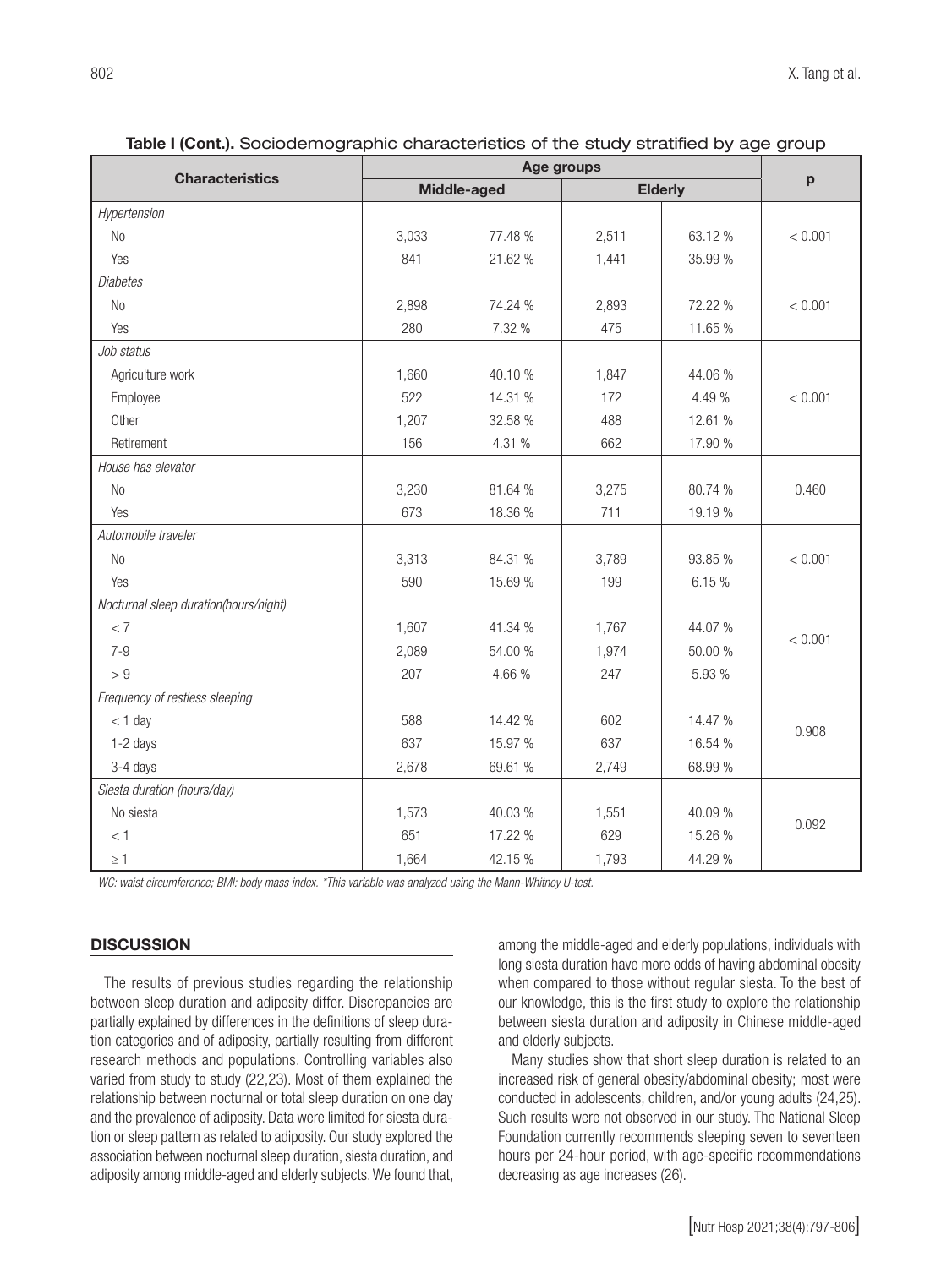| $5, 1$ $1, 2, 3$ $1, 3, 4$ $1, 5, 6$ $1, 7, 8$ |                                                    |                 |               |       |                                                |               |                 |       |
|------------------------------------------------|----------------------------------------------------|-----------------|---------------|-------|------------------------------------------------|---------------|-----------------|-------|
| <b>Subgroups</b>                               | Nocturnal sleep duration category<br>(hours/night) |                 |               |       | <b>Siesta duration category</b><br>(hours/day) |               |                 |       |
|                                                | < 7                                                | $7-9$           | > 9           | p     | <b>No</b>                                      | < 1           | $\geq 1$        | p     |
| All subjects                                   | 3,374                                              | 4,063           | 454           |       | 3,124                                          | 1,280         | 3,457           |       |
| General obesity                                | 440 (12.51 %)                                      | 551 (13.78 %)   | 69 (14.97 %)  | 0.423 | 374 (11.40 %)                                  | 175 (13.83 %) | 505 (14.81 %)   | 0.007 |
| Abdominal obesity                              | 1919 (56.35 %)                                     | 2,346 (58.89 %) | 242 (53.09 %) | 0.181 | 1,712 (54.59 %)                                | 776 (60.31 %) | 2,002 (59.33 %) | 0.001 |
| Middle-aged                                    | 1.607                                              | 2089            | 207           |       | 1,573                                          | 651           | 1.664           |       |
| General obesity                                | 251 (12.51 %)                                      | 343 (13.78 %)   | 39 (14.97 %)  | 0.464 | 223 (11.40 %)                                  | 112 (13.83 %) | 294 (14.81 %)   | 0.019 |
| Abdominal obesity                              | 940 (56.35 %)                                      | 1,275 (58.89 %) | 121 (53.09 %) | 0.270 | 897 (54.59 %)                                  | 412 (60.31 %) | 1,018 (59.33 %) | 0.008 |
| Elderly                                        | 1.767                                              | 1.974           | 247           |       | 1,551                                          | 629           | 1.793           |       |
| General obesity                                | 189 (10.16 %)                                      | 208 (12.02 %)   | 30 (11.31 %)  | 0.743 | 151 (9.85 %)                                   | 63 (10.16 %)  | 211 (12.60 %)   | 0.138 |
| Abdominal obesity                              | 979 (55.88 %)                                      | 071(55.84%      | 121 (48.91 %) | 0.161 | 815 (53.07 %)                                  | 364 (59.04 %) | 984 (56.35 %)   | 0.068 |

# Table II. Prevalence of adiposity in middle-aged and elderly Chinese subjects by habitual sleep duration

# Table III. Associations between nocturnal sleep duration and risk of adiposity in middle-aged and elderly Chinese subjects

| <b>Subgroups</b>       | Nocturnal sleep duration category (hours/night) |                          |                   |  |  |  |
|------------------------|-------------------------------------------------|--------------------------|-------------------|--|--|--|
|                        | < 7                                             | $7-9$                    | > 9               |  |  |  |
| <b>General obesity</b> |                                                 |                          |                   |  |  |  |
| All subjects           | 3,374                                           | 4,063                    | 454               |  |  |  |
| Model 1 <sup>a</sup>   | $0.91$ (0.76, 1.08)                             |                          | 1.20 (0.83, 1.73) |  |  |  |
| Model 2 <sup>b</sup>   | 0.85(0.69, 1.04)                                |                          | 1.13 (0.76, 1.69) |  |  |  |
| Model 3 <sup>c</sup>   | 0.85(0.69, 1.05)                                |                          | 1.11(0.74, 1.67)  |  |  |  |
| Middle-aged            | 1,607                                           | 2,089                    | 207               |  |  |  |
| Model 1ª               | 0.86(0.68, 1.10)                                |                          | 1.12 (0.68, 1.85) |  |  |  |
| Model 2 <sup>b</sup>   | $0.87$ (0.66, 1.15)                             |                          | 0.97(0.56, 1.70)  |  |  |  |
| Model 3 <sup>c</sup>   | 1.02 (0.65, 1.57)                               | 1                        | 0.96(0.54, 1.70)  |  |  |  |
| Elderly                | 1,767                                           | 1,974                    | 247               |  |  |  |
| Model 1 <sup>a</sup>   | 0.96(0.73, 1.25)                                |                          | 1.31 (0.77, 2.24) |  |  |  |
| Model 2 <sup>b</sup>   | 0.83(0.60, 1.13)                                | 1                        | 1.24 (0.68, 2.26) |  |  |  |
| Model 3 <sup>c</sup>   | $0.82$ (0.60, 1.23)                             | 1                        | 1.21 (0.66, 2.23) |  |  |  |
|                        |                                                 | <b>Abdominal obesity</b> |                   |  |  |  |
| All subjects           | 3,374                                           | 4,063                    | 454               |  |  |  |
| Model 1ª               | 0.88(0.77, 1.00)                                | 1.00                     | 0.91(0.69, 1.20)  |  |  |  |
| Model 2 <sup>b</sup>   | 0.87(0.75, 1.01)                                | 1.00                     | 0.86(0.63, 1.17)  |  |  |  |
| Model 3 <sup>c</sup>   | 0.87(0.75, 1.01)                                | 1.00                     | 0.86(0.62, 1.18)  |  |  |  |
| Middle-aged            | 1,607                                           | 2,089                    | 207               |  |  |  |
| Model 1 <sup>a</sup>   | 0.83(0.69, 1.01)                                | 1.00                     | 0.78(0.52, 1.18)  |  |  |  |
| Model 2 <sup>b</sup>   | 0.84(0.67, 1.05)                                | 1.00                     | 0.65(0.41, 1.04)  |  |  |  |
| Model 3 <sup>c</sup>   | 0.84(0.67, 1.06)                                | 1.00                     | 0.63(0.39, 1.02)  |  |  |  |
| Elderly                | 1.767                                           | 1,974                    | 247               |  |  |  |
| Model 1ª               | $0.91$ (0.76, 1.09)                             | 1.00                     | 1.04 (0.72, 1.50) |  |  |  |
| Model 2 <sup>b</sup>   | 0.89(0.72, 1.09)                                | 1.00                     | 1.08(0.71, 1.65)  |  |  |  |
| Model 3 <sup>c</sup>   | 0.89(0.72, 1.10)                                | 1.00                     | 1.07 (0.70, 1.65) |  |  |  |

*a OR was adjusted for age, gender, marital status, level of education, job status, insurance, hukou status. b OR was adjusted for factors in model 1 plus health status (functional limitation, depression, hypertension, diabetes, frequency of restless sleeping). c OR was adjusted for factors in model 2 plus health behaviors (smoking status, drinking status, house with elevator, automobile traveler). \*p < 0.05. Data are presented as odd ratio (95 % confidence interval).*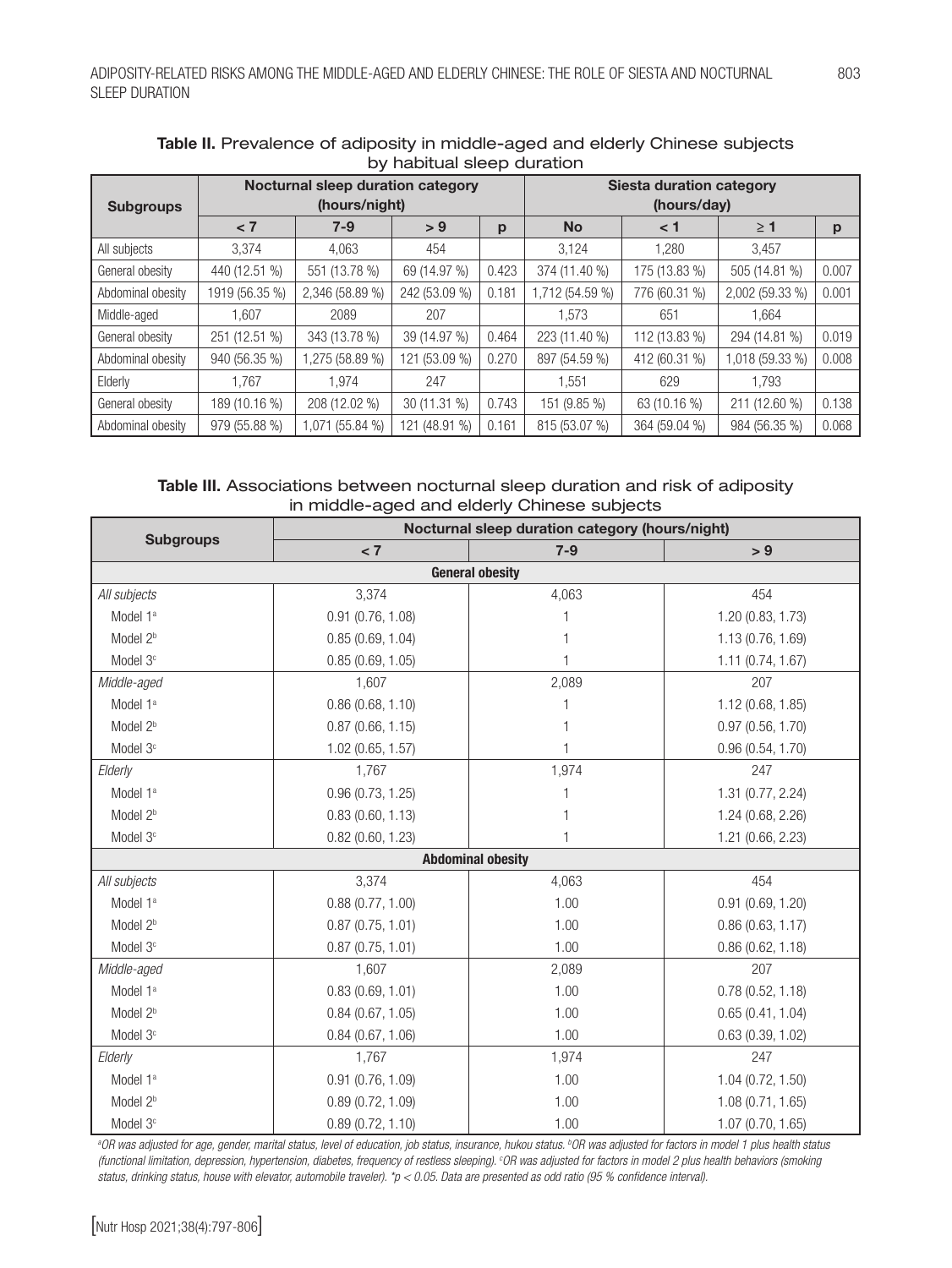|                        | Siesta duration category (hours/day) |                          |                         |  |  |  |
|------------------------|--------------------------------------|--------------------------|-------------------------|--|--|--|
| <b>Subgroups</b>       | <b>No</b>                            | < 1                      |                         |  |  |  |
| <b>General obesity</b> |                                      |                          |                         |  |  |  |
| All subjects           | 3,124                                | 1,280                    | 3,457                   |  |  |  |
| Model 1ª               | 1.00                                 | 1.15 (0.92, 1.45)        | $1.27$ (1.07, $1.52$ )* |  |  |  |
| Model 2 <sup>b</sup>   | 1.00                                 | $1.11$ (0.85, 1.44)      | $1.27$ (1.04, 1.54)*    |  |  |  |
| Model 3 <sup>c</sup>   | 1.00                                 | 1.08(0.83, 1.41)         | $1.29$ (1.06, $1.58$ )* |  |  |  |
| Middle-aged            | 1,573                                | 651                      | 1,664                   |  |  |  |
| Model 1ª               | 1.00                                 | 1.34 (0.99, 1.83)        | $1.36(1.07, 1.74)^{*}$  |  |  |  |
| Model 2 <sup>b</sup>   | 1.00                                 | 1.26 (0.89, 1.79)        | 1.28 (0.97, 1.68)       |  |  |  |
| Model 3 <sup>c</sup>   | 1.00                                 | 1.20 (0.84, 1.71)        | 1.29 (0.97, 1.70)       |  |  |  |
| Elderly                | 1,551                                | 629                      | 1,793                   |  |  |  |
| Model 1ª               | 1.00                                 | 0.93(0.65, 1.33)         | 1.19 (0.92, 1.53)       |  |  |  |
| Model 2 <sup>b</sup>   | 1.00                                 | $0.91$ $(0.60, 1.36)$    | 1.31 (0.98, 1.75)       |  |  |  |
| Model 3 <sup>c</sup>   | 1.00                                 | 0.88(0.59, 1.33)         | 1.31 (0.98, 1.76)       |  |  |  |
|                        |                                      | <b>Abdominal obesity</b> |                         |  |  |  |
| All subjects           | 3,124                                | 1,280                    | 3,457                   |  |  |  |
| Model 1ª               | 1.00                                 | $1.23$ (1.02, 1.47)*     | $1.42$ (1.23, 1.63)*    |  |  |  |
| Model 2 <sup>b</sup>   | 1.00                                 | $1.28$ (1.04, 1.58)*     | $1.46(1.24, 1.72)^{*}$  |  |  |  |
| Model 3 <sup>c</sup>   | 1.00                                 | 1.23 (0.99, 1.53)        | $1.45$ (1.23, 1.70)*    |  |  |  |
| Middle-aged            | 1,573                                | 651                      | 1,664                   |  |  |  |
| Model 1ª               | 1.00                                 | 1.28 (0.98, 1.68)        | $1.41$ (1.15, 1.73)*    |  |  |  |
| Model 2 <sup>b</sup>   | 1.00                                 | $1.40$ (1.02, 1.92)*     | $1.46$ (1.15, 1.85)*    |  |  |  |
| Model 3 <sup>c</sup>   | 1.00                                 | 1.32 (0.95, 1.81)        | $1.46$ (1.15, 1.86)*    |  |  |  |
| Elderly                | 1,551                                | 629                      | 1,793                   |  |  |  |
| Model 1ª               | 1.00                                 | 1.14(0.88, 1.47)         | $1.42$ (1.17, 1.72)*    |  |  |  |
| Model 2 <sup>b</sup>   | 1.00                                 | 1.14 (0.85, 1.53)        | $1.45(1.17, 1.82)^{*}$  |  |  |  |
| Model 3 <sup>c</sup>   | 1.00                                 | 1.12 (0.83, 1.50)        | $1.43(1.14, 1.78)^{*}$  |  |  |  |

Table IV. Associations between siesta duration and risk of adiposity in middle-aged and elderly Chinese subjects

<sup>a</sup>OR was adjusted for age, gender, marital status, level of education, job status, insurance, hukou status. <sup>b</sup>OR was adjusted for factors in model 1 plus health status *(functional limitation, depression, hypertension, diabetes, frequency of restless sleeping). c OR was adjusted for factors in model 2 plus health behaviors (smoking status, drinking status, house with elevator, automobile traveler). \*p < 0.05. Data are presented as odd ratio (95 % confidence interval).*

That is primarily due to the use of different study methods and different populations, and also increased adiposity is linked to multiple causes of death -obese individuals are more likely to not survive to old age (27). In the present study we found no significant associations between long nocturnal sleep duration and adiposity. Another study conducted in China also did not find a significant association between long nocturnal sleep duration with abdominal obesity among adults (30-79 years old) (11), which is in line with our study. Furthermore, previous studies conducted in Korea and China found that people with long nocturnal sleep durations have a reduced risk of adiposity (28,29). It is worth noting that only 207 middle-aged and 247 elderly subjects had long nocturnal sleep durations in our study- due to this limited sample size, the relationship between long nocturnal sleep duration and adiposity needs to be further explored.

In the present study people with long siesta durations had more odds of having general obesity when all subjects were considered, but this relation was not found in any of the subgroup analyses. This is partially due to the varying sample size of the subgroups of interest, and partially due to the interaction effect between age and siesta duration on the prevalence of general obesity. The present study only explored the relationship between sleep duration and general obesity: the relationship between sleep duration and overweight, obesity, and overweight plus obesity needs to be further explored.

Researchers suggested that long and late nappers may have a higher risk of poor nocturnal sleep quality (30). Compared with younger adults, older adults are often retired, and may have more opportunities to take naps during daytime. Excessive day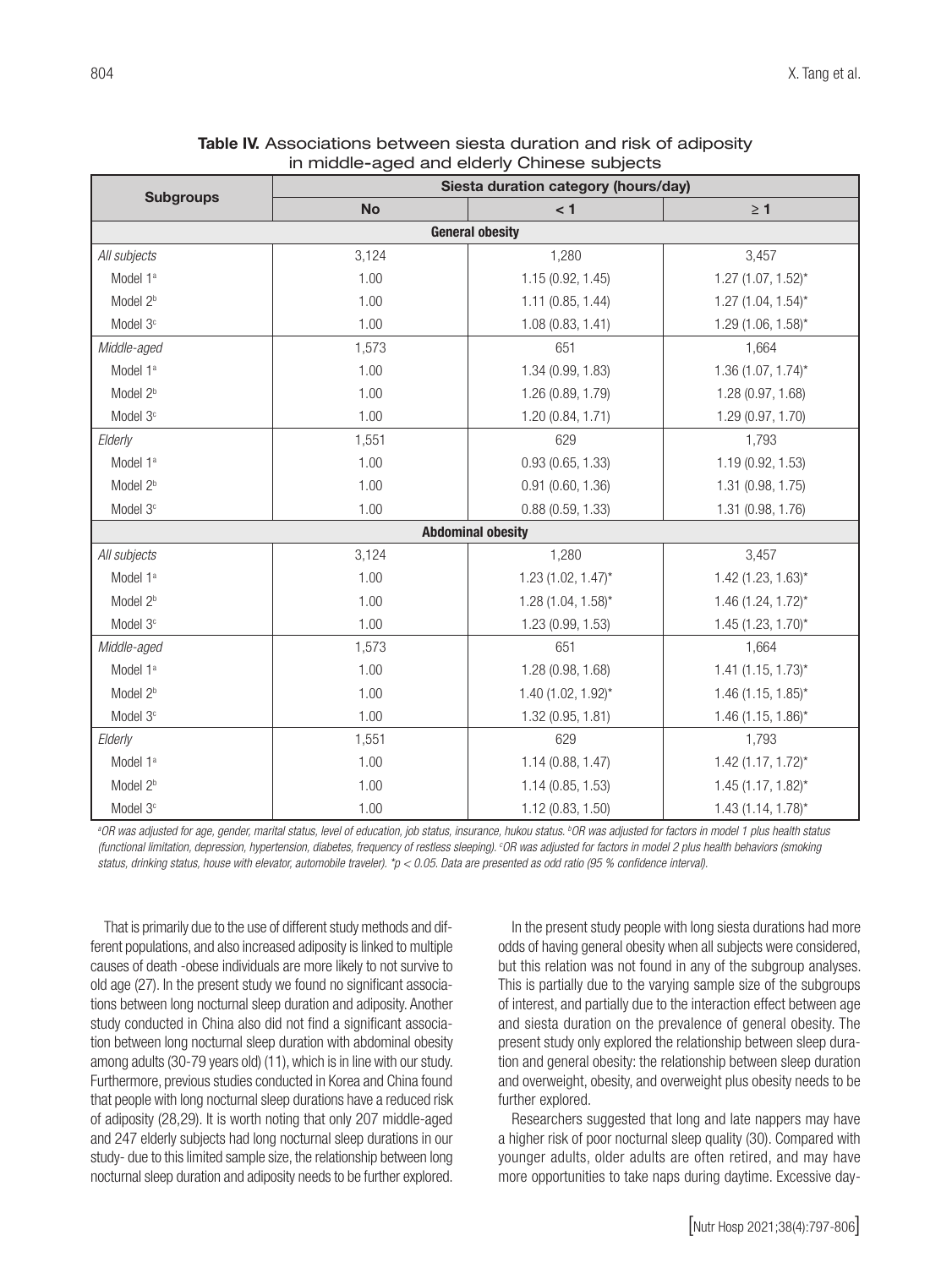time sleepiness was inversely associated with abdominal obesity, health status, and increased all-cause mortality risk in various populations (31,32). In our study, we found that individuals with long siesta durations had more odds of having abdominal obesity when compared to those without regular siesta habits within both the middle-aged and elderly groups, even when confounding factors were adjusted for. A study conducted in Spanish elderly subjects suggested that longer daytime napping (objectively measured) is associated with a higher prevalence of type-2 diabetes (T2D) ( $\geq$  90 min/day), and greater adiposity measures ( $\geq$  30 min/ day) (32). Long daytime napping ( $\geq 1.5$  h) was associated with an increased risk of renal hyperfiltration in the general Chinese population (1). The cut-off point for long daytime napping remained unclear, and different cut-off points were associated with different health outcomes across different populations. Napping ≥ 30 min per day may have induced elevations in post-nap cortisol levels which, in turn, may increase fat deposition among people 54-87 years old (34). We speculate that this mechanism may cause fat mainly to accumulate in the abdomen. The causes of the increased chronic cortisol levels seen in the majority of people with obesity have not been fully elucidated. The mechanisms underlying increased cortisol exposure in obesity may lead to a more effective implementation of cortisol-lowering therapies and potential new treatment targets (35). The present study may provide clues for decreasing the prevalence of abdominal obesity by changing sleep behaviors and duration.

A study suggested nappers with poor night-time sleep are associated with adverse health outcomes, rather than those with good night-time sleep (36). And the timing of siesta matters with respect to same-day nocturnal sleep duration (37). A cohort study observed that people who took a siesta for 30 min/day had a lower risk of becoming obese (38). However, our study did not find any significant associations between short siesta duration and adiposity among the middle-aged and the elderly. The results of the above studies suggested that both siesta timing and duration have health implications. A review study suggested that napping is a particularly effective countermeasure in younger adults and the professional population (night and shift work schedules) (39). As far as the body composition of middle-aged and elderly individuals is concerned, is siesta good, bad, or neither? It is not yet possible to come to conclusions on the deleterious effect of siesta on abdominal obesity considering that sleep was a complex behavior consisting of interdependent siesta and nocturnal sleep occurrences of varying timing, lengths, and quality (36). Sleep patterns integrating siesta and nocturnal sleep and their relationship to abdominal obesity among the middle-aged and elderly population should be further assessed in a real-life environment.

#### LIMITATIONS

Several limitations should be addressed in our study. First, this is a cross-sectional survey research. There may be no causal relationship between variables and the primary outcome variable. For example, it may be that sleep duration influences the occurrence

of adiposity. In contrast, it is also likely that adiposity may affect sleep duration and quality. Secondly, no well-defined sleep quality questionnaire was available, although elderly respondents always reported poor sleep quality. Information on sleep habits was also unavailable—for example, frequency of daytime naps, and the timing of siesta and nocturnal sleep. Therefore, this study did not analyze the relationship between sleep quality or sleep pattern and adiposity. In the third place, sleep duration was self-reported by respondents in our study. Self-reported total sleep duration was overestimated by 60 minutes when compared to wrist actigraphy recordings in Chinese adults (40). Recall bias is unavoidable in this study. Lastly, most of the respondents' physical activities remained unknown and were not taken into account for the analysis. Since the intensity of physical activity required for work is variable, the adjustment for job status during the analysis to some extent reflects the physical activities performed by the respondents. Given the above limitations, additional prospective studies are warranted to examine the effects of sleep patterns on adiposity, and to establish critical windows of vulnerability for potential effects.

# **CONCLUSIONS**

In conclusion, our data show that sleep duration does play an important role in the prevalence of abdominal obesity. Our findings demonstrate that both middle-aged and elderly subjects with long siesta durations are more likely to exhibit abdominal obesity. No association between siesta duration, nocturnal sleep duration, and general obesity was observed in the middle-aged and elderly groups. Our findings need to be confirmed by prospective studies.

# **REFERENCES**

- 1. Chooi YC, Ding C, Magkos F. The epidemiology of obesity. Metabolism 2019;92:6-10. DOI: 10.1016/j.metabol.2018.09.005
- 2. Sung H, Siegel RL, Torre LA, Pearson-Stuttard J, Islami F, Fedewa SA, et al. Global patterns in excess body weight and the associated cancer burden. CA: a cancer journal for clinicians 2019;69(2):88-112.
- 3. Vekic J, Zeljkovic A, Stefanovic A, Jelic-Ivanovic Z, Spasojevic-Kalimanovska V. Obesity and dyslipidemia. Metabolism 2019;92:71-81. DOI: 10.1016/j. metabol.2018.11.005
- 4. Shi J, Wang Y, Cheng W, Shao H, Shi L. Direct health care costs associated with obesity in Chinese population in 2011. Journal of diabetes and its complications 2017;31(3):523-8. DOI: 10.1016/j.jdiacomp.2016.11.007
- 5. Chen Y, Peng Q, Yang Y, Zheng S, Wang Y, Lu W. The prevalence and increasing trends of overweight, general obesity, and abdominal obesity among Chinese adults: a repeated cross-sectional study. BMC public health 2019;19(1):1293. DOI: 10.1186/s12889-019-7633-0
- 6. Du P, Zhang B, Wang HJ, Qi SF, Mi YJ, Yao JC, et al. The prevalence and secular trends of abdominal obesity among Chinese adults, 1993-2011. Ann Epidemiol 2015;25(10):797-9. DOI: 10.1016/j.annepidem.2015.06.082
- 7. Nyberg ST, Batty GD, Pentti J, Virtanen M, Alfredsson L, Fransson EI, et al. Obesity and loss of disease-free years owing to major non-communicable diseases: a multicohort study. The Lancet Public Health 2018;3(10):e490-7. DOI: 10.1016/S2468-2667(18)30139-7
- 8. Gu D, Reynolds K, Wu X, Chen J, Duan X, Reynolds RF, et al. Prevalence of the metabolic syndrome and overweight among adults in China. The Lancet 2005;365(9468):1398-405. DOI: 10.1016/S0140-6736(05)66375-1
- 9. Hou B, Nazroo J, Banks J, Marshall A. Are cities good for health? A study of the impacts of planned urbanization in China. International journal of epidemiology 2019;48(4):1083-90. DOI: 10.1093/ije/dyz031